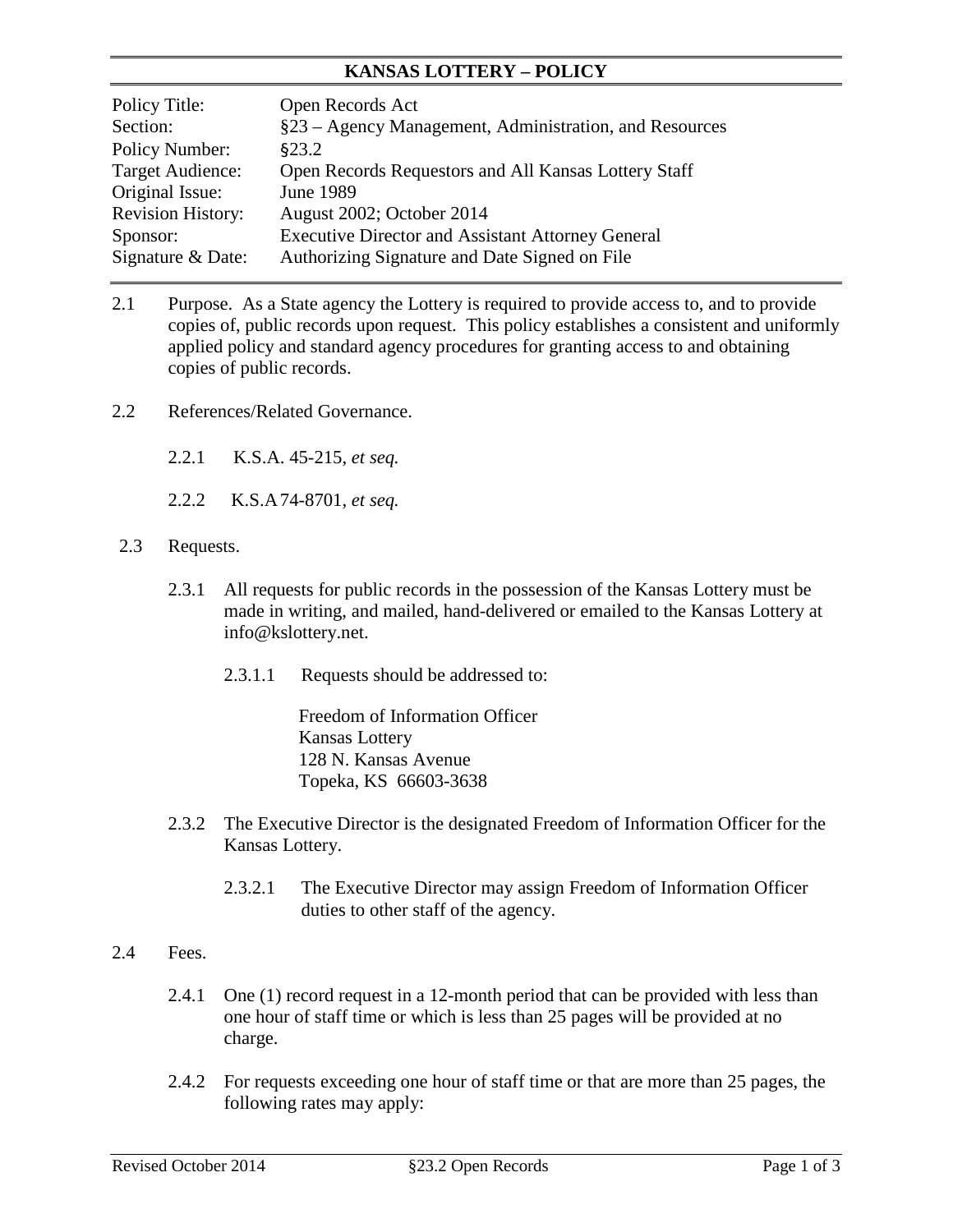## **KANSAS LOTTERY – POLICY**

- 2.4.2.1 Copies. Copies will be charged at \$0.25 per page for paper copies, \$0.125 per page for electronic copies.
- 2.4.2.2 Postage. Postage (if mailed) will be charged at the actual postage charge incurred.
- 2.4.2.3 Faxes**.** Faxes will be charged at \$0.65 per 10 page fax.
- 2.4.2.4 Staff Time. Staff Time will be charged at the rate of pay for each person(s) whose time is used in order to assist and/or respond to a specific request. This may include the time spent to access records maintained on computer facilities, review records to determine whether closure exceptions apply and/or to redact open from closed information. For most requests time will be charged as follows:
	- 2.4.2.4.1 Clerical time will be charged at \$18 per hour;
	- 2.4.2.4.2 Attorney time will be charged at \$50 per hour;
	- 2.4.2.4.3 Information Technology (IT) services will be charged at \$38 per hour; and
	- 2.4.2.4.4 Time for other classifications of employees will be charged based upon actual costs.
- 2.4.2.5 Additional fees.Additional fees including any other costs incurred by the agency in connection with complying with a record request may be assessed to the requestor.
- 2.4.3 If the request is for a paper copy of winning Kansas Lottery online numbers only, the above fees do not apply, but instead the following fees may be charged (for each on-line Kansas Lottery game requested):
	- 2.4.3.1 Listing for last 12 months No charge for copy picked up at the Lottery Office (plus actual postage incurred if mailed)
	- 2.4.3.2 Listing for period longer than last 12 months \$15.00 (plus actual postage incurred if mailed)
	- 2.4.3.3 Kansas Lottery winning numbers may also be provided on computer media (e.g. CD) for a fee equal to the cost of the media used, the preparation fee as set forth above, and actual postage (all fees apply to each on-line game requested).
- 2.5 Receipt of Request.
	- 2.5.1 The Kansas Lottery will make every effort to acknowledge receipt of a request for access to records no later than three (3) business days following receipt of the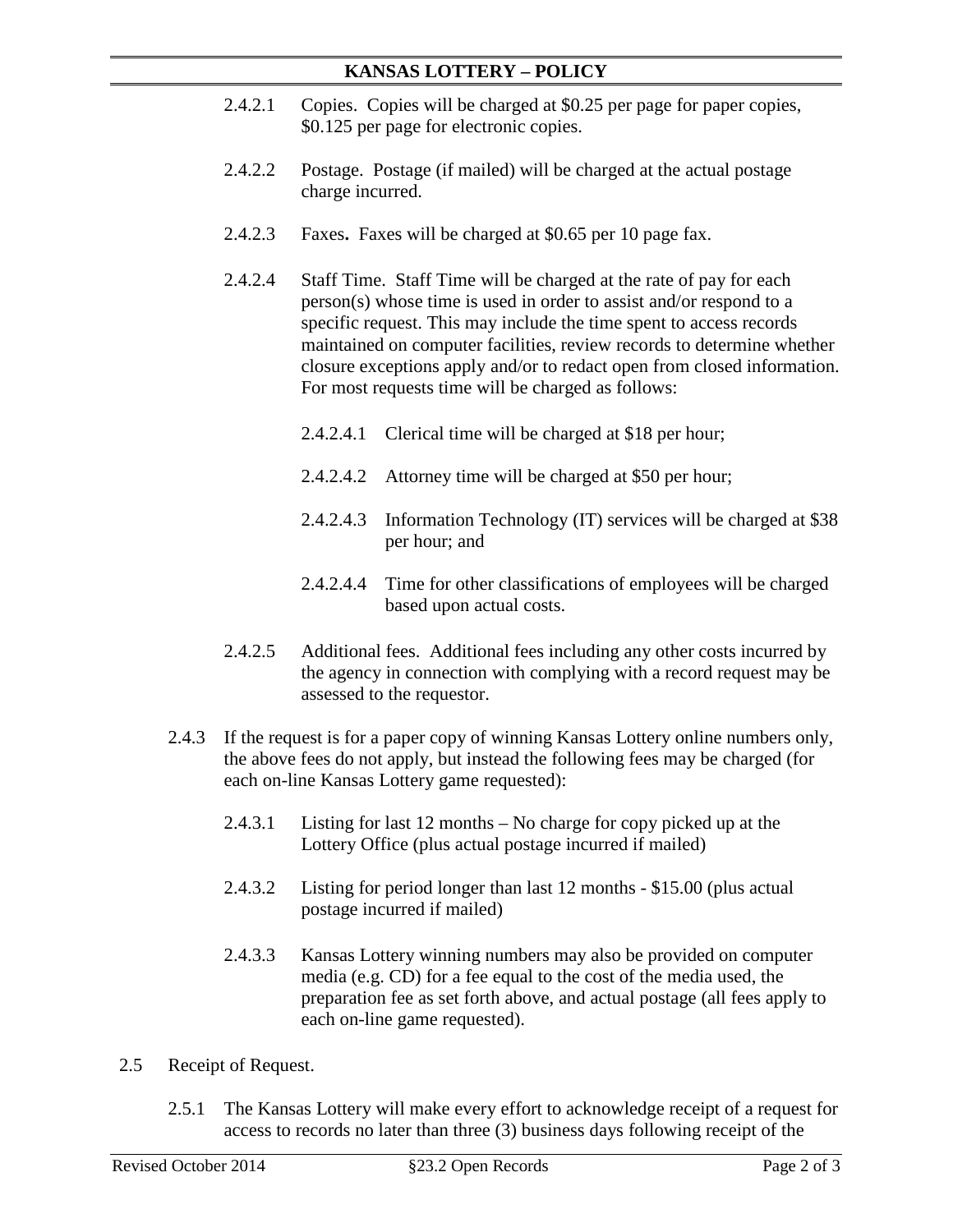request.

- 2.5.2 The Lottery will then determine the earliest time and date that the record will be available for inspection or access.
- 2.5.3 If access is denied, upon request the Kansas Lottery will provide a written statement of the grounds and authority for denial.
- 2.5.4 Inspection of records may be conducted only during the regular office hours of the Kansas Lottery.
- 2.5.5 All records being inspected shall remain in the custody and control of one or more persons designated by the Kansas Lottery.
- 2.5.6 Requestor may obtain a photocopy of one or more documents if desired/possible.
- 2.5.7 All inspections and photocopying may be subject to payment of fees as set forth in this procedure.
- 2.5.8 The Kansas Lottery reserves the right to require proof of identity of anyone requesting access to or copies of Kansas Lottery records, but the Kansas Lottery cannot require the requestor to otherwise provide more than requestor's name, address, and information necessary to ascertain the records to which access is desired.
- 2.5.9 If access to records or the purpose for which records may be used is limited according to law, the agency may require a person requesting the records or information to sign a *Certification for Use of Public Records*. (See Appendix 23- A.)
- 2.5.10 The agency's Freedom of Information Officer or his/her designee will have and keep available for the public a copy of this policy.